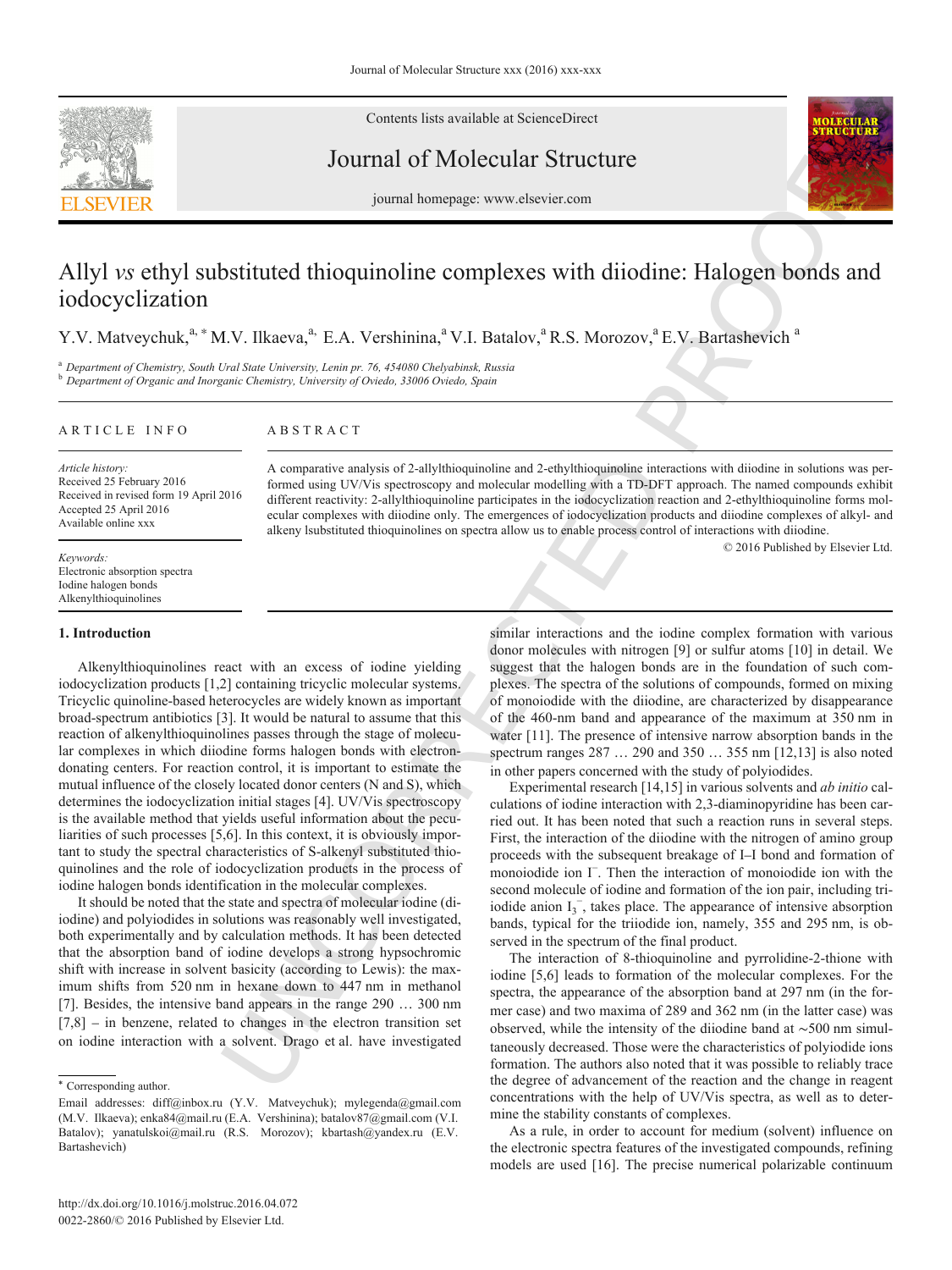model (PCM) [17,18] was developed in the past decade. In particular, the results of experimental investigation of 2-amino-5-bromobenzoic acid were in good approximation to calculations of the Raman and UV/Vis spectra in solutions [\[19\],](#page-8-7) and the authors explained some features of spectra by the presence of conformers' differences.

Studies of theoretical electronic spectra of organic heterocycles with the use of time dependent density functional theory (TD-DFT) [20,21] are widely conducted at present. For example, in Ref. [\[22\]](#page-8-8) the spectra of azoalkanes were observed, followed by the attempts to improve initial conditions of calculations and to explain the differences in theoretical and experimental data. In work [\[23\]](#page-8-9) comprehensive experimental research of benzodithiazol derivatives initiated the calculations of electron density and spectra of the synthesized substances, which proved to be consistent with the measured data.

It should be noted that functional B3LYP [24,25] and full-electron basis sets of the 6-311G family [26,27] are most frequently used at present for characterization of organic molecules. Comparative calculations of electronic spectra were also carried out [28,29] with the use of functional PBE0 [\[30\]](#page-8-10) and similar basis sets. We have previously noted [\[31\]](#page-8-11) that the electronic spectra, calculated with the use of functional B3LYP, better correspond to the experimental spectra of 2- and 8-thioquinoline, in comparison with PBE0. Moreover, the calculated lines, obtained with the use of B3LYP, reproduce the experimental absorption bands of phenothiazine in the best way [28]. On the contrary, the calculated lines, obtained with the use of PBE0, better reproduce the absorption bands of halogen-substituted azo-compounds [29]. The basic electronic transitions determining the absorption bands in the spectra of iodine complexes are presumably related to atomic orbitals (AO) of iodine. The correct determination of iodine contributions to molecular orbitals (MO) of the substituted 2-thioquinoline complexes with halogen bonds is important first and foremost. Therefore, the estimation of applicability of various combinations of functionals PBE0 and B3LYP and basis sets to the present task was carried out on the example of the triiodide ion. We found that the calculated oscillatory frequencies, closest to experimental ones, were obtained with the use of functional PBE0 and basis set 6-311G (d, p). Similarly, the calculation of electronic spectra showed, that the absorption lines, obtained with the use of PBE0, were particularly relevant to experimental bands 287 … 290 and 350 … 355 nm [12,13].

<span id="page-1-0"></span>Note that conformity estimations of experimental UV/Vis spectra bands to the calculated electronic transitions have not been described in the literature, both for iodine complexes with halogen bonding as a whole and for polyiodides as components of solutions in particular. At the same time we consider that the understanding how the UV/Vis spectra change during reactions of diiodine with substituted thioquinoline heterocycles, which are rich in electron-donating centers, enables keeping track of the reaction path and simplifies the control of the following stages, for example the iodocyclization reaction. As a rule, in the iodocyclization reaction, the alkenyl derivatives of thioquinoline form tricyclic cations, which precipitate as salts – oligoiodides – in the traditionally used solvents (dichloromethane, benzene, etc.) [1]. At similar conditions, alkyl-substituted thioquinoline also interacts with diiodine, but iodocyclization does not proceed further. This fact allows using the comparison of spectral characteristics of alkenyl- and alkylsubstituted thioquinoline in order to study the complex formation with iodine and the iodocyclization reaction in detail.

The prime aim of the present work is the research of the characteristic features of allyl- and ethyl-substituted 2-thioquinoline complex formation with diiodine. It gives the possibility of reaction staging identification, with the use of UV/Vis spectra, under conditions of appearance of iodocyclization products in a reaction mixture. For this purpose, the following objectives have been met:

- The analysis of experimental UV/Vis spectra of 2-allylthioquinoline and 2-ethylthioquinoline under conditions of interaction with diiodine in dichloromethane solution has been completed.
- The comparisons of experimental UV/Vis spectra of considered complexes with previously isolated iodocyclization products (thiazoloquinolinium monoiodide and thiazoloquinolinium triiodide) have been realized.
- The calculated spectral characteristics of the substituted 2-thioquinoline iodine complexes, containing iodine halogen bonds S … I, N … I, and C … I, have been investigated.

## **2. Materials and methods**

## *2.1. Experimental*

2-Allylthioquinoline and 2-ethylthioquinoline compounds were synthesized according to the technique described in Refs. [32,33] in order to investigate their spectral properties. In a typical experiment, 25 mL of 4 mmol/L or 0.06 mmol/L I<sub>2</sub> dichloromethane solution were mixed with 25 mL of 2-allylthioquinoline (0.8 mmol/L) or 2-ethylthioquinoline (0.06 mmol/L) dichloromethane solution, respectively. UV/Vis spectra were registered every 2–5 min during the first 30 min of the reaction, then every 30 min during 6 h.

UV/Vis spectra of 1-(iodomethyl)-1,2-dihydro [1,3]thiazolo[3,2-a]quinolinium monoiodide  $C_{12}H_{11}INS^{\dagger}I$  and triiodide  $C_{12}H_{11}INS^{+}I_{3}^{-}$  $C_{12}H_{11}INS^{+}I_{3}^{-}$  $C_{12}H_{11}INS^{+}I_{3}^{-}$ , synthesized according to [\[2\]](#page-8-15) [\(Fig.](#page-1-0) 1), in dichloromethane solution (0.2 mmol/L) were recorded. All the initial solutions were prepared and diluted to the desired concentrations in volumetric flasks.

UV/Vis spectra of prepared solutions were registered by means of a Shimadzu UV-2700 spectrophotometer in the range 220 … 850 nm at the recording speed 450 nm/min.

## *2.2. Calculation*

Structures of 2-allylthioquinoline and 2-ethylthioquinoline complexes with diiodine, formed on different electron-donating centers  $S...I, N...I, C = C...I$ , were considered. Besides, the structures of ini-



**Fig. 1.** 2-allylthioquinoline and iodocyclization products spectra.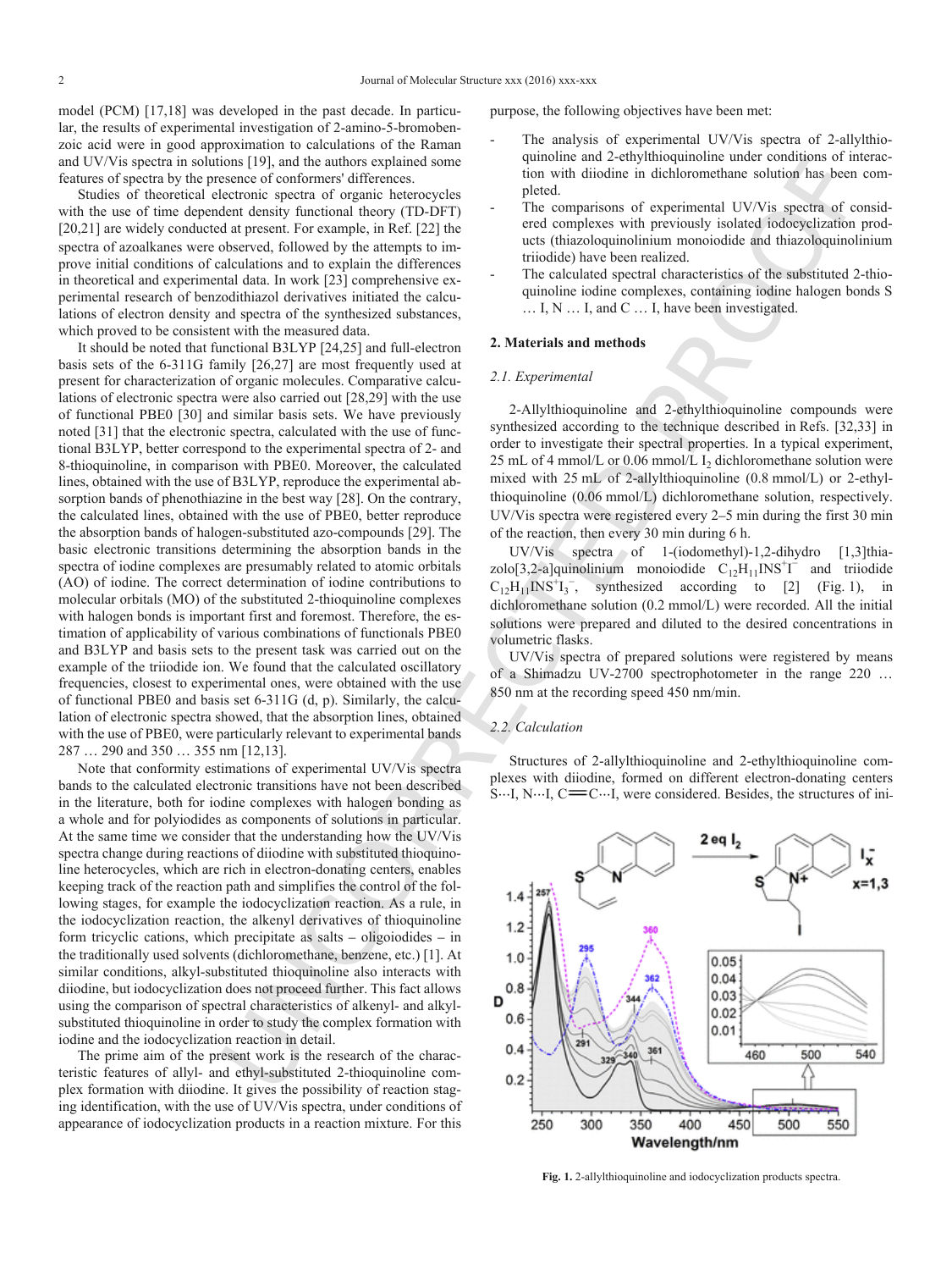tial compounds were taken in several conformational states [\[34\]](#page-8-16). We carried out the quantum chemical calculations of the optimized structures and their energy characteristics with the use of software package Firefly v.8 [\[35\].](#page-8-17) Optimized geometry of complexes with iodine halogen bonds was calculated at level PBE0/6-311G(d,p). Optimization of structures was performed in the necessary number of steps up to the stationary point with the greatest magnitude of the energy gradient, not more than  $1 \times 10^{-5}$  (in Hartree/Bohr units). There were no imaginary frequencies in the Hessians obtained for all structures.

We took account of the solvent influence with the use of model D-PCM (dielectric PCM) [17,18] in its basic variant with the following parameters: the same coefficient for all tesserae of a cavity, without calculation of energies of cavitation, repulsion and dispersion. All the calculations were carried out with allowance made for dichloromethane as medium.

Energies of excited states and the corresponding electronic spectra of the optimized structures were obtained by method TD-DFT [20,21] at the same level, also with allowance made for solvent influence. We carried out such calculation for 10–30 excited states with the necessary number of iterations and the convergence criteria in energy for each state (not more than  $3 \times 10^{-5}$  in Hartree/Bohr units), so that the spectrum range had the lower boundary of 250 nm.

Graphical representations of molecular structures and MO were obtained with the use of software package Chemcraft [36].

## **3. Results and discussions**

The intensity and position of marked bands in the spectrum of 2-allylthioquinoline solution both change in time when the compound interacts with diiodine in dichloromethane medium, as is shown in [Fig.](#page-1-0) 1. The final iodocyclization reaction products: 1-(iodomethyl)-1,2-dihydro [1,3]thiazolo[3,2-а]quinolinium monoiodide  $C_{12}H_{11}INS^{\dagger}I^{-}$  and triiodide  $C_{12}H_{11}INS^{\dagger}I_{3}^{-}$ , which were previously synthesized in crystalline state and identified by XRD, have been used for control and comparison. The spectra of these products in pure form are shown in [Fig.](#page-1-0) 1, too. The spectrum of the initial solution of 2-allylthioquinoline is added to Fig. 1 for comparison.

<span id="page-2-0"></span>Experimental absorption spectra of 2-allylthioquinoline taken at various time intervals during the reaction with diiodine in dichloromethane solution and the spectra of iodocyclization products: 1-(iodomethyl)-1,2-dihydro [1,3]thiazolo[3,2-а]quinolinium monoiodide  $C_{12}H_{11}INS^{\dagger}I^{-}$  (dashed line) and triiodide  $C_{12}H_{11}INS^{\dagger}I_{3}^{-}$  (dash dotted line). The reaction time (in the ascending order of line transparency): 1; 4; 8; 20; 35; 60; 90 min. Bold line is the spectrum of pure 2-allylthioquinoline. The enlarged fragment of the absorption band about 500 nm are shown in the box. The iodocyclization reaction scheme are shown at the top. The value D is the optical density of solution.

As soon as the diiodine solution is added, the wide absorption band appears in the range 450 … 550 nm with the maximum about 500 nm ([Fig.](#page-1-0) 1), which is assigned to absorption of diiodine. Eventually, the intensity of this band decreases naturally, this indicates the consumption of diiodine during its interaction with 2-allylthioquinoline. Together with it the band in the spectral range 355 … 400 nm appears, too. Approximately in 5 min after diiodine addition the new absorption band in the spectral range 280 … 315 nm is generated. Then the absorbance in these two ranges increases simultaneously. The maxima of absorption bands of the mixtures are about 362 and 294 nm, respectively. We can note that the first band slopes more gently towards long-wave side, which can occur due to the presence of the maximum of smaller intensity about 380 nm.

Absorption spectra of iodocyclization products, dissolved in dichloromethane, have shown the presence of wide, intensive absorption bands in the ranges 275 … 315 nm (the maximum at 295 nm, for triiodide only) and 330 … 385 nm (the maximum at 362 nm). The triiodide anion, which also has absorption bands in these ranges, can be formed in a solution only simultaneously with thiazoloquinolinium cation formation – one of the products of iodocyclization reaction. Therefore, the concentration of triiodide anion – the other product of this reaction – should match the concentration of the former product. According to the obtained data, the occurrence of iodocyclization products in the solution takes place in a few minutes of the reaction. The increase of corresponding bands' intensity is related to the increase of product concentration in the mixture. Hence, it is actually possible to monitor the course of iodocyclization with the use of UV/Vis spectra.

We have carried out similar measurements for the 2-ethylthioquinoline and diiodine solution to identify differences between the alkyl- and alkenyl-substituted thioquinolines. Here it is necessary to take into account that an alkyl-substituted compound cannot enter into an iodocyclization reaction, though formation of complexes with halogen bonds with the diiodine is probable, not less so than for alkenylsubstituted thioquinoline. The spectrum of 2-ethylthioquinoline solution is shown in Fig. 2, together with a characteristic spectrum accompanying the addition of diiodine solution. The wide absorption band about 500 nm, the intensity of which decreases in time, is observed here. Absorption bands of the initial compound with maxima 257, 328 and 340 nm significantly decrease in intensity with time, too. Within tens of minutes after iodine addition the absorption in the ranges 275 … 310 nm and 350 … 400 nm increases. We suppose that the spectrum-changing situation registers the formation of the 2-ethylthioquinoline molecular complex with diiodine.

Experimental absorption spectra of 2-ethylthioquinoline after the reaction with diiodine in dichloromethane: Solid line: pure 2-ethylthioquinoline; dashed line: in an 30 min after iodine addition.

The formation of complexes with iodine halogen bonds should be expected in the course of iodine interaction with alkenylthioquinolines. Such halogen bonds can be formed on electron-donating centers of 2-allylthioquinoline. Here, on the one hand, the complex of iodine with halogen bond  $C = C \dots I$ , in which the  $\pi$ -system of the allyl group acts as a donor center, immediately precedes the cyclization re



**Fig. 2.** 2-ethylthioquinoline spectra.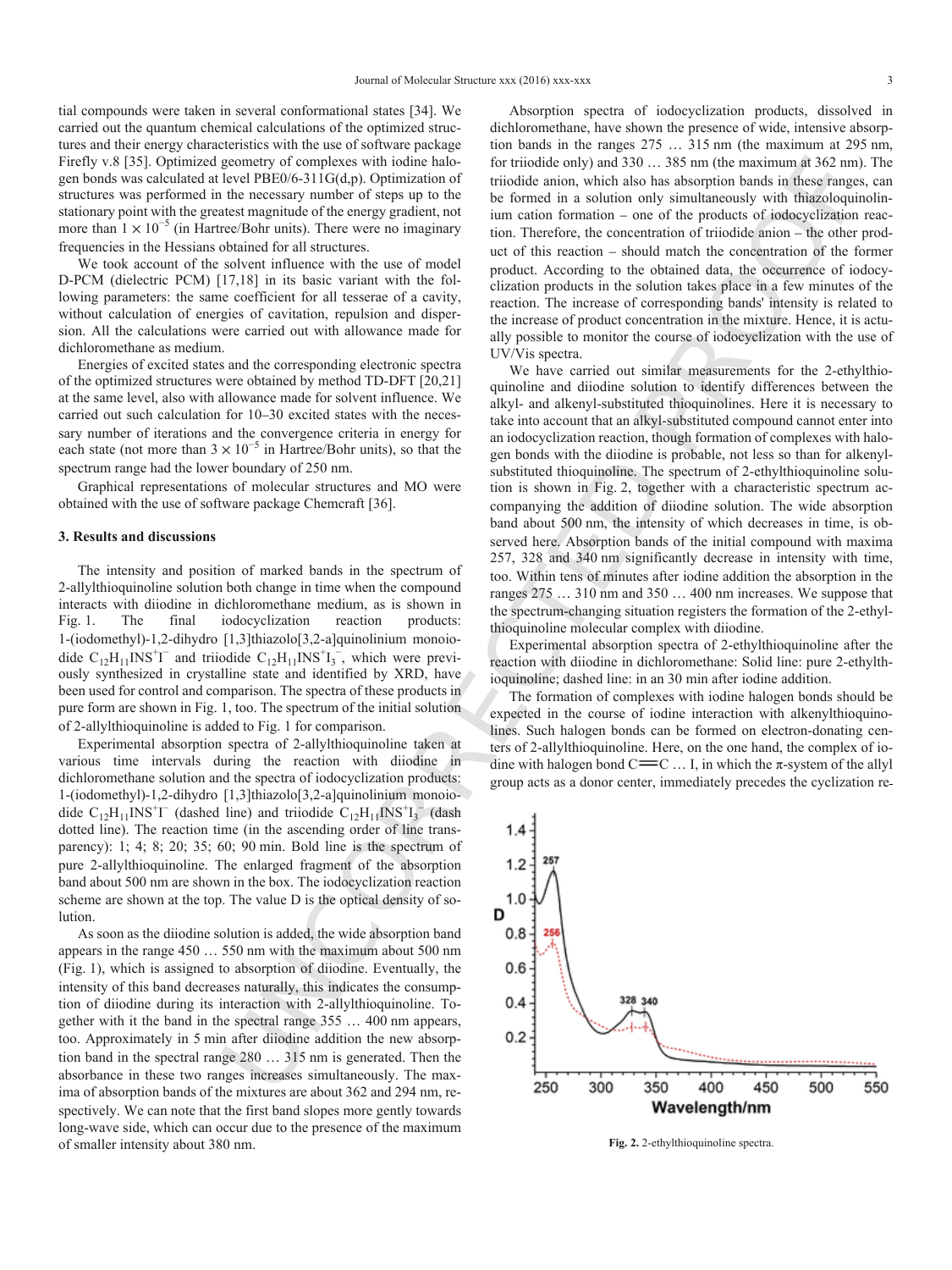action of 2-allylthioquinoline and the formation of the covalent bond C–I. Let us describe such a complex as "C-complex". On the other hand, formation of the halogen bond of the iodine atom with the sulfur atom of 2-allylthioquinoline ("S-complex") is the more probable event [\(Table](#page-4-0) [1](#page-4-0)); this has been confirmed by our previous examinations [\[4\]](#page-8-1). Therefrom follows that the complexes with coordination of iodine on the double bond of the allyl group and on another electron-donating center – nitrogen of the quinoline ring ("N-complex"-1) – are less stable because of interaction energy [\[4\].](#page-8-1) The formation probability of halogen bond I ... N also decreases due to conformational mobility of the alkenyl radical, which can set up the steric block and reduce the access of iodine to the nitrogen atom.

[Table](#page-4-0) 1 shows the data of the calculated spectra of some iodine complexes with 2-allylthioquinoline, with coordination on sulfur, nitrogen and the double bond of the allyl group. Let us consider probable accordance of the calculated absorption lines with the experimental spectrum bands. Low-intensity lines of the calculated spectrum of "С-complex" – 490, 406 and 335 nm – are not observed in the experimental spectrum. The intensive line 302 nm finds its way into the experimental absorption band. The most intensive line about 275 nm is not observed or is masked by overlapping bands with maxima 257 and 295 nm. Besides, as follows from the calculations, the absorption line in the spectral range 270 … 280 nm is not specific for "C-complex"; it occurs in any calculated spectra. We have noted that the electron transitions in this range are determined by different МО for different complexes. Therefore, we cannot confirm the long-term presence of "С-complex" in a reaction medium during the experiment by the spectral data. It is probable, if such complexes are formed, they are fast consumed, turning into iodine-containing products of iodocyclization.

The calculated spectrum of "N-complex"-1 fits the experimental data to a lesser degree than the spectrum of "N-complex"-2, as one of its intensive lines (327 nm) is not observed in the solution spectrum or it is masked by absorption of the initial 2-allylthioquinoline. Other intensive lines (353, 300, 295 nm) are present in the calculated spectra of other structures. As to "N-complex"-2 (with the lowest value of interaction energy), it is impossible to exclude its existence in the solution, as the most intensive lines 313, 289 and 288 nm correspond to the wide absorption band 280–320 nm of the solution. However, the assignment of absorption bands to the calculated electron transitions in "N-complexes" seems less reliable than in the case of other structures, as the calculated oscillator strength of such transitions is less by several times, than in other complexes.

We can assign the appearance of the band 355 … 400 nm with absorption intensity gently sloping to the long-wave side at the start of the iodine reaction with 2-allylthioquinoline to the transition corresponding to the most intensive absorption line in the calculated spectrum of "S-complex" (352 nm, Fig. 3). The band spreading, observed in the experimental spectrum, is presumably caused by both the variety of conformers and the rather low stability of such complexes. Consequently, we do not observe the possible separation of calculated absorption lines of 352 and 391 nm in the experimental spectrum. Let us mention the results of the calculated spectra analysis, namely, that the absorption lines 352 and 391 nm correspond to the excited states that are possible only for the molecular complexes of alkenylthioquinolines with diiodine: they are determined by electron transitions HOMO-1→LUMO and HOMO→LUMO (Fig. 4). The general contribution to LUMO is focused on iodine atoms. In this case, the sulfur atom and atoms of the quinoline cycle contribute to occupied МО.

Calculated electronic spectra of "S-complex" and "N-complex"-2 of 2-allylthioquinoline with diiodine in dichloromethane compared to the experimental spectrum in a 1 min time after start of the reaction. The value f is the oscillator strength of the calculated absorption line.

Graphical representation of the MO that provide significant contributions to electron transitions in the complex of 2-allylthioquinoline with diiodine

The calculated absorption line 275 nm corresponds to electron transitions in the conjugate cycles of quinoline, affected by the sulfur atom. Though the iodine AO apparently do not participate in forming the МО that are active in the spectrum, the transitions referred to are under their influence; they essentially differ from the similar transitions observed in the spectrum of 2-allylthioquinoline. In the shortwave side of the experimental spectrum, the increasing absorption in the spectral region around the intensive calculated line 275 nm is observed in the course of the reaction with iodine. However, on the one hand, the right edge of the experimental absorption band of 2-allylthioquinoline is overlapped by the left edge of the experimental absorption band of the iodocyclization product. On the other hand, the absorption value of the reaction mixture at 275 nm is much greater than the separate absorption values of both compounds at comparable concentrations. Therefore, it is impossible to determine the partial contributions of different compounds into absorption in this spectral range, so the band in the range about 275 nm cannot indicate the presence or absence of 2-allylthioquinoline complex with iodine.

line: TS-coupled 3 bis the mass periodic The value of the oscillator strength of the collected disospectrum of the contribute of the contribute of the contribute of the contribute of the contribute of the contribute of th Similar tendencies have been detected through interpretation of UV/Vis spectra of the mixture of 2-ethylthioquinoline with diiodine in dichloromethane. In this case, we can observe only the spectra of initial compounds and their iodine complexes with halogen bonds. During calculations for "N-complex" and "S-complex" of 2-ethylthioquinoline, significant differences have been found only for complexes differing in type, taking into account the conformational variety. Table 2 shows the data of the calculated spectra of the iodine complexes with 2-ethylthioquinoline, with coordination on sulfur and nitrogen atoms, and interaction energy in these complexes. The calculated spectrum of "S-complex" in comparison with an experimental spectrum is showed in [Fig.](#page-8-19) 5. The position and small oscillator strength of the calculated absorption lines of "N-complex" against the intensive absorption of 2-ethylthioquinoline do not allow us to confirm its presence in the solution unambiguously. However, we can definitely interpret the absorption bands in the experimental solution spectrum within the ranges 270 … 310 nm and 350 … 400 nm and their profiles (Fig. 2) as evidence of the presence of "S-complex" in the solution. In the first range the absorption corresponds to the intensive calculated line 273 nm and the less intensive lines 283 and 298 nm; in the second range it corresponds to the intensive calculated line 357 nm and the less intensive one 388 nm. Also, interaction energy in "S-complex" is significantly more than in "N-complex".

Calculated electronic spectra of "S-complex" of 2-ethylthioquinoline with diiodine in dichloromethane compared to the experimental spectrum in a 30 min time after start of the reaction.

Notably, the spectral characteristics of diiodine complexes with 2-ethylthioquinoline practically copy the characteristics of similar complexes with 2-allylthioquinoline. The absorption in the range higher than 300 nm is also determined by transitions between MO, the basic contribution in which is made by AO of the carbon atoms of the quinoline rings, the sulfur and iodine atoms. Some differences are observed only in the range of wavelength lower than 280 nm, where the contribution of AO of the allyl group carbon atoms to MO, which are active in the spectrum, becomes essential. The experimental spectra do not reveal such differences, as there is the intensive absorption band of 2-ethylthioquinoline in this range.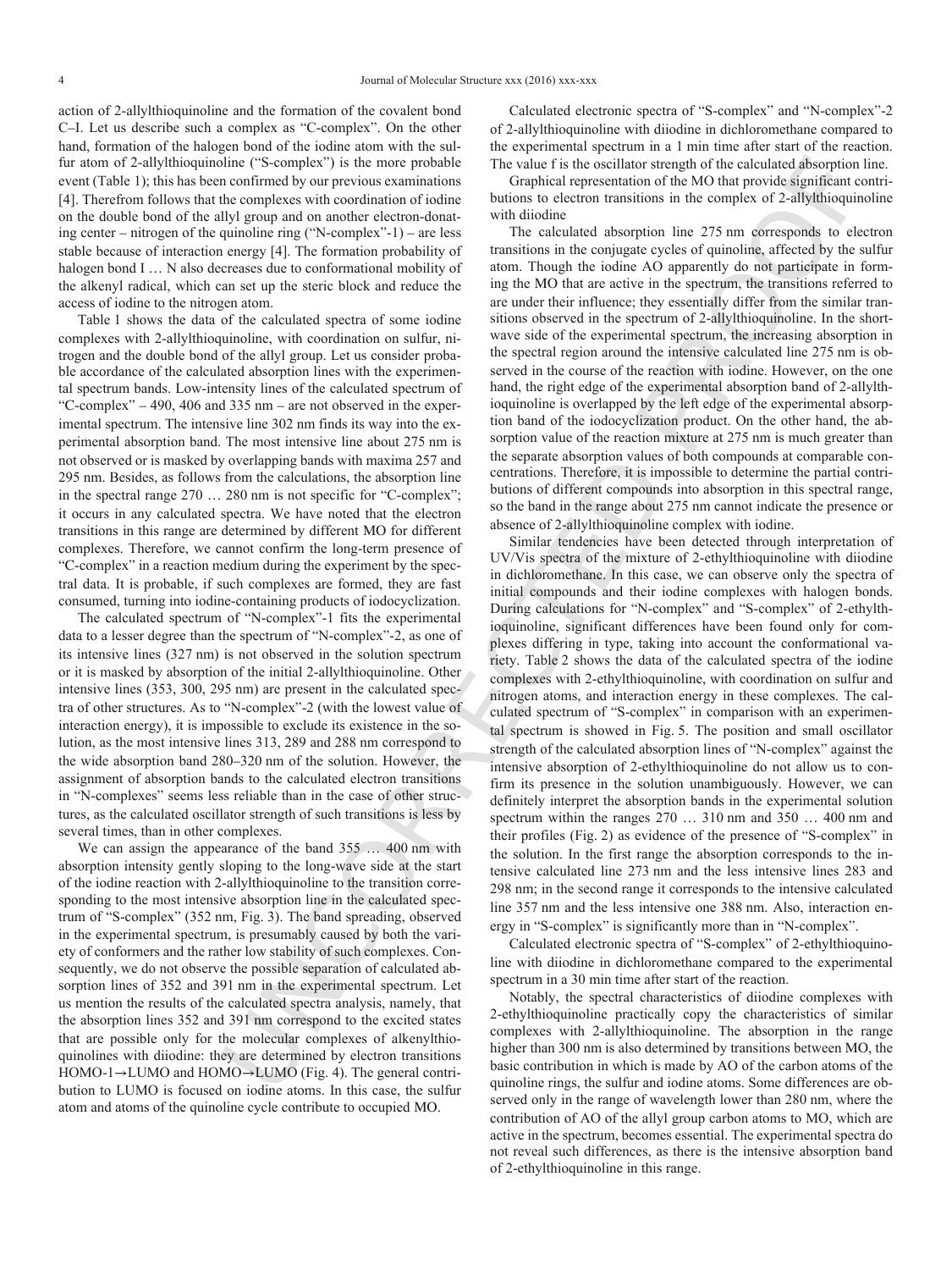# <span id="page-4-0"></span>**Table 1**

The intensive absorption lines (oscillator strength > 0.01) in the calculated spectra of 2-allylthioquinoline complexes with diiodine and the interaction energy in complexes (kJ/mol).

| Complexes (interaction energy) | Structure of complexes | Absorption wavelength | Oscillator strength |
|--------------------------------|------------------------|-----------------------|---------------------|
| «C-complex» (-25.6)            |                        | 489.6                 | 0.035               |
|                                |                        | 406.2                 | 0.022               |
|                                |                        |                       |                     |
|                                |                        | 335.1                 | 0.048               |
|                                |                        | 302.2                 | 0.208               |
|                                |                        | 297.5                 | 0.042               |
|                                |                        | 295.7                 | 0.017               |
|                                |                        | 274.2<br>353.2        | 1.098<br>0.030      |
| «N-complex » -1 (-27.8)        |                        |                       |                     |
|                                |                        | 326.7                 | 0.065               |
|                                |                        | 300.5                 | 0.023               |
|                                |                        | 295.6                 | $0.071\,$           |
|                                |                        | 282.2                 | 0.092               |
|                                |                        | 270.3                 | 0.110               |
| «S-complex» (-38.1)            |                        | 391.4<br>352.0        | 0.048<br>0.558      |
|                                |                        | 327.3                 | 0.010               |
|                                |                        |                       |                     |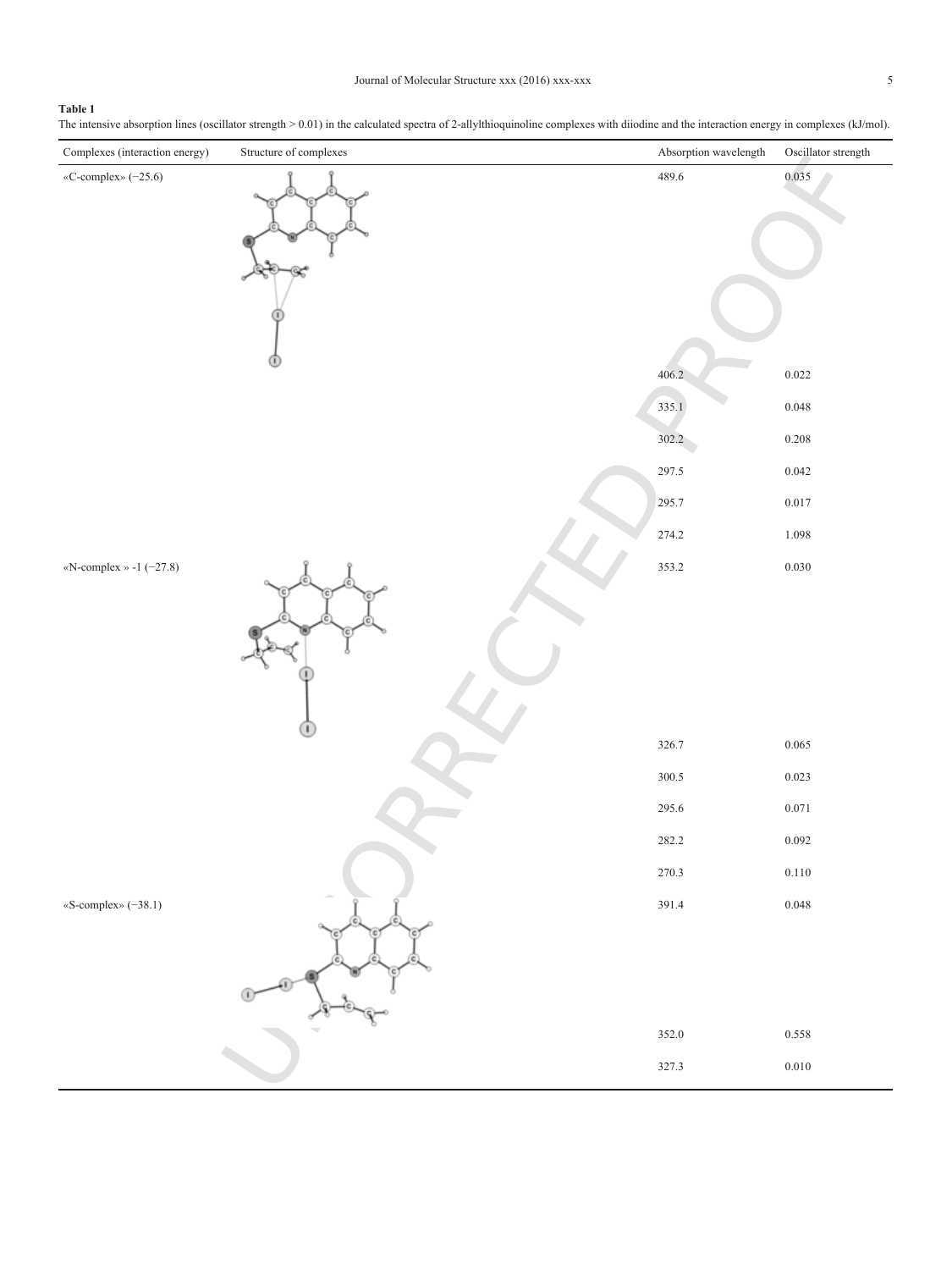### **Table 1** (*Continued*)



<span id="page-5-0"></span>

**Fig. 3.** S- and N- complexes of 2-allylthioquinoline spectra.

## **4. Conclusions**

We have shown that the analysis of 2-allylthioquinoline and 2-ethylthioquinoline UV/Vis spectra, when they interact with diiodine, opens the possibilities of detailed study of iodocyclization reaction and the properties of iodine complexes with halogen bonds.

Special attention has been paid to the detailed spectra of 2-allylthioquinoline and 2-ethylthioquinoline complexes with diiodine. The full set of halogen bonds in substituted thioquinoline compounds with various electron-donating centers  $(S \dots I, N \dots I, C = C \dots I)$  has been considered. In the case of 2-ethylthioquinoline complex with diiodine the absorption increase in the ranges 275 … 310 nm and 350 … 400 nm is primarily the consequence of the "S-complex" emergence. The calculated absorption lines in these ranges are in good agreement with the experimental observations. Alkenyl-substituted thioquinolines, in contrast to the alkyl derivatives, participate in the iodocyclization reaction, still, they are characterized by similar electron transitions in the halogen-bonded complexes with diiodine. At the start of the reaction of 2-allylthioquinoline with iodine the absorption increase in the range 355 … 400 nm is observed, which corresponds to appearance of the absorption lines of "S-complex". However, we have found that at the next step of the reaction the complexes with halogen bonds are masked by the products of iodocyclization reaction with more intensive absorption.

## **Acknowledgements**

This work was supported by the Russian Foundation for Basic Research, grant 14-03-00961.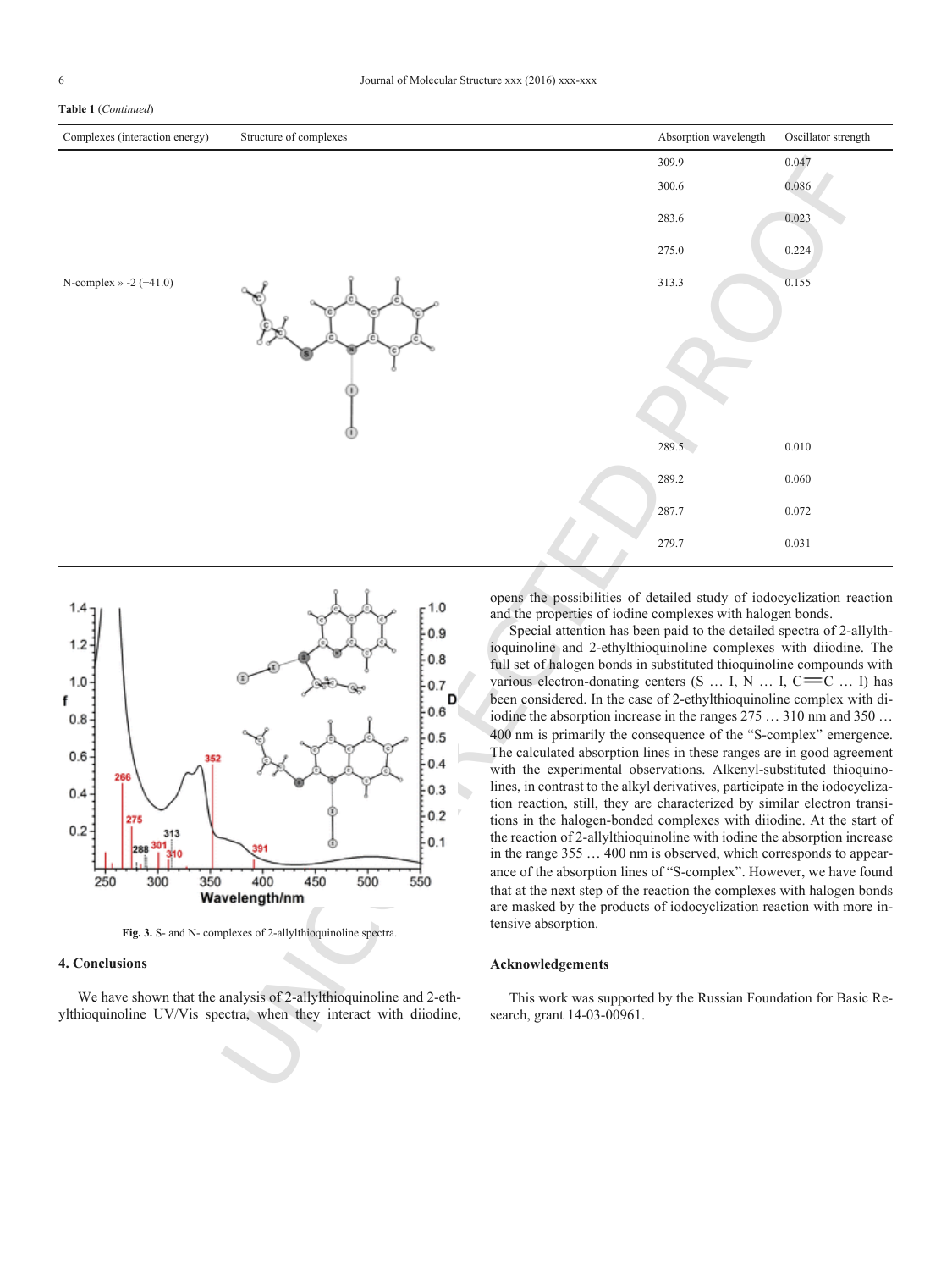<span id="page-6-0"></span>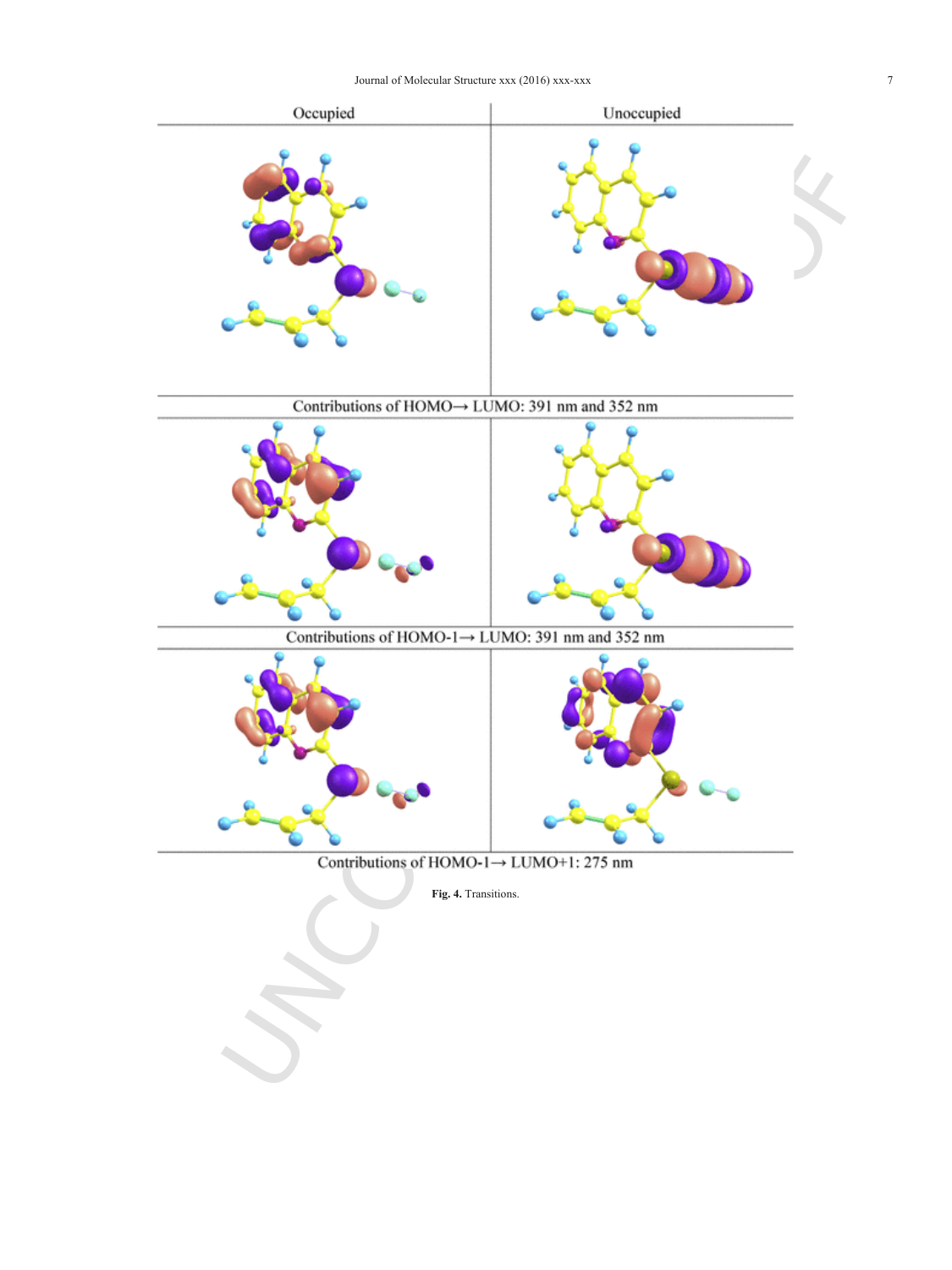## <span id="page-7-0"></span>**Table 2**

The intensive absorption lines (oscillator strength > 0.01) in the calculated spectra of 2-ethylthioquinoline complexes with diiodine and the interaction energy in complexes (kJ/mol).

| Complexes (interaction<br>energy) | Structure of complexes | Absorption wavelength | Oscillator strength |
|-----------------------------------|------------------------|-----------------------|---------------------|
| «S-complex» (-37.7)               | I                      | 388.4                 | 0.078               |
|                                   |                        | 356.4                 | 0.481               |
|                                   |                        | 298.2                 | 0.031               |
|                                   |                        | 282.8                 | 0.058               |
|                                   |                        | 272.8                 | 0.305               |
|                                   |                        | 265.6                 | 0.400               |
| «N-complex» (-24.3)               | I                      | 356.8                 | 0.032               |
|                                   |                        | 323.4                 | 0.086               |
|                                   |                        | 301.0                 | 0.019               |
|                                   |                        | 293.7                 | 0.069               |
|                                   |                        | 282.0                 | 0.062               |

UNCORRECTED PROOF